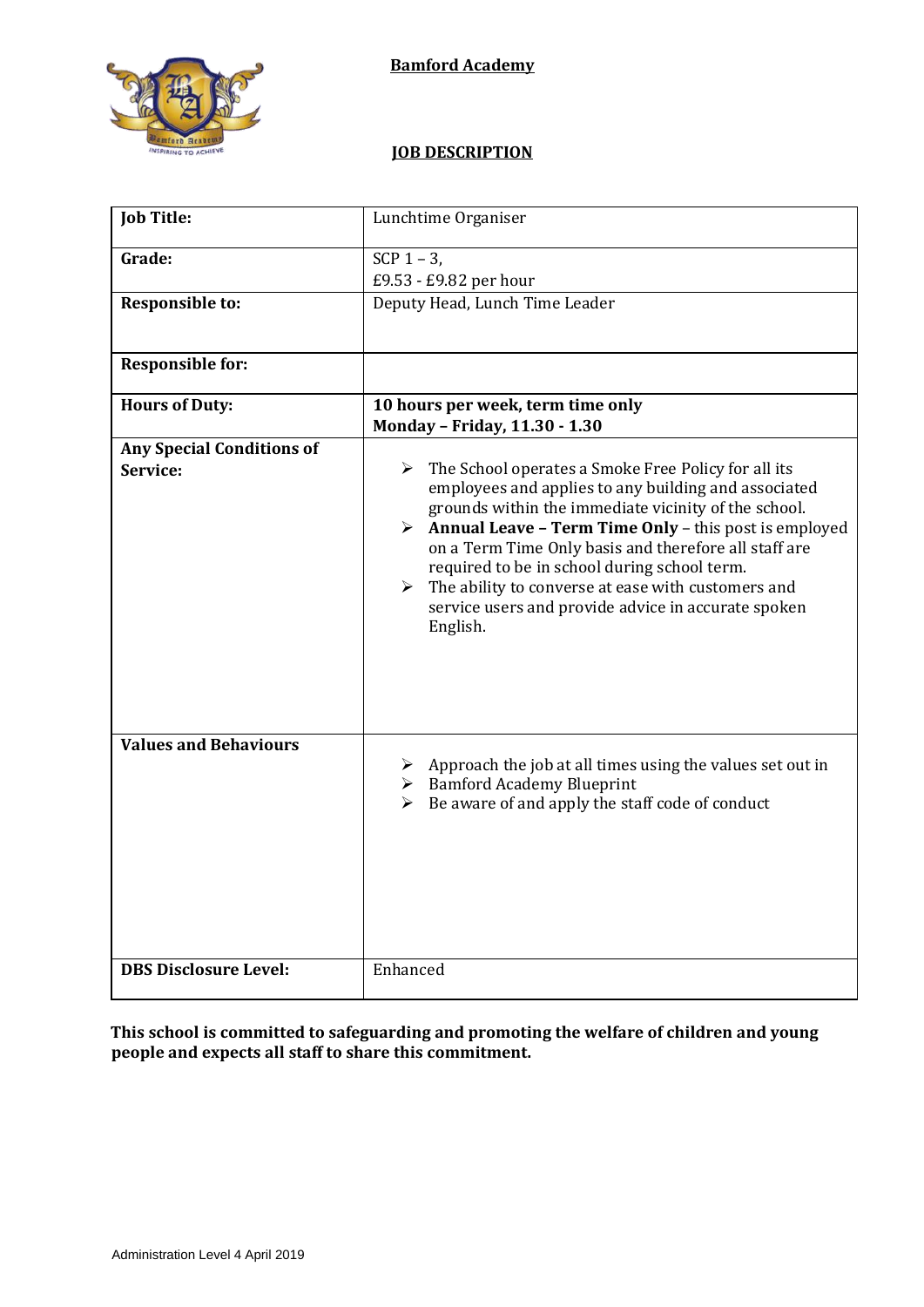## **PURPOSE AND OBJECTIVES OF THE JOB**

1. To care for the children during the lunchtime break

## **CONTROL OF RESOURCES**

## **Personnel**

To be responsible for the direction, support and motivation of self.

## **Equipment/Materials**

To be responsible for the safe use and maintenance of equipment/materials used by the postholder.

To adhere to the School's rules and regulations relating to the use of ICT, e-mail and intranet/internet access.

## **Health/Safety/Welfare**

Responsible for the health, safety and welfare of self and colleagues in accordance with the Authority/School's Health and Safety policies and procedures and current legislation.

#### **Equality and Diversity**

To work in accordance with the Authority's Policy relating to the promotion of Equality and Diversity.

#### **Training and Development**

The postholder will be responsible for assisting in the identification and undertaking of his/her own training and development requirements in accordance with the school's Performance Management Framework.

#### **Relationships (Internal and External)**

- **Internal:** 1. School staff office administrators/apprentice
	- 2. Senior managers.
	- 3. Governors.
	- 4. Volunteers.
	- 5. Pupils.
	- 6. Users of the School.

| External: | Parents/carers.                           |
|-----------|-------------------------------------------|
|           | Staff in other schools and within the LA. |